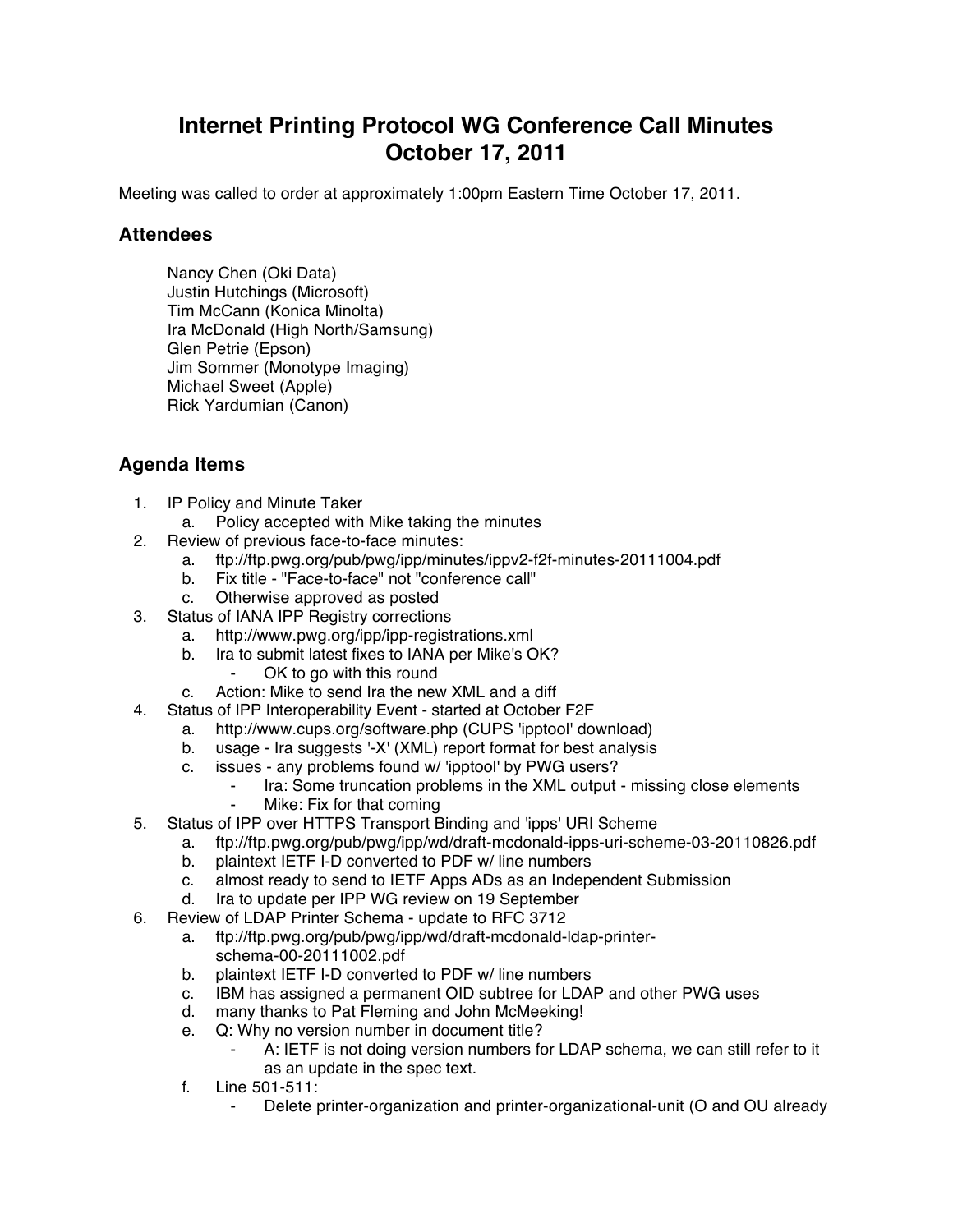cover them)

- Add printer-charge-info-uri, printer-uuid to URI discussion in section 1
- ⁃ Add device-id to case matching in section 1
- Add printer-charge-info
- Action: Mike to add printer-charge-info to table in IPP Everywhere 1.0, add conformance requirements for LDAP, note LDAP/SLP limitations on string lengths (127 or 255 octets)
- Line 574: "ipp-extensions-supported" -> "ipp-features-supported"
- Line 707: Add printer-charge-info
- ⁃ Lines 709-710: "extensions" -> "features"
- Everywhere: Change IPPJPS3 reference name to PWG5100.JPS3 with comment (.JPS3 will be assigned before publication)
- ⁃ Line 813: Add "negotiate" as a value of auth, and add JPS3 reference in 806-807, point to IANA registry
- Lines 824-826: Use example.com domain
- Lines 1211-1218: Add reference to the IANA registry somehow...
- ⁃ Everywhere: Add references to IANA registry for other enum/keyword values
- Line 1254: "are" instead of "include" (no other sides values)
- Line 1270: Add reference to registry.
- ⁃ Line 1299: Add PWG custom media size "custom\_purchasing-form\_8.5x11in"
- Line 1301: Use PWG name here?
- Add normative reference to PWG MSN
- Lines 1336-1337: Move second note to its own paragraph.
- Action: Mike to add note for DNS-SD TXT record limits
- Line 1490: Add reference with source property to RFC 3805, values defined "are" not "include"
- Line 1517: Ditto
- Line 1538: Ditto
- Sections 4.35 and later: Add OIDs from IBM's provided sub-arc for PWG when we are confident there are no more changes
- Line 1588: Note that IPP printer-device-id is text(1023), add some discussion here about truncation being inappropriate, maybe list important/required key/ value pairs.
	- ⁃ Action: Mike to add printer-device-id discussion to require required key/ value pairs first to avoid issues with truncation by directory services
- Add notes for other attributes that have a larger length than LDAP/SLP schema
- Section 4.36: Add printer-charge-info before here
- Line 1629: "must conform to the 'geo' URI scheme"?
- Section 4.38: extensions -> features
- Lines 1648-1651: Delimiter? Examples?
- Check how multiple strings are handled for LDAP or SLP for all attributes, document which attributes can have multiple values
- Sections 4.39, 4.40: Remove
- Line 1703: must instead of should
- Action: Ira to check matching rule OIDs on lines 1766-1772 of the LDAP schema RFC
- Line 1929: extensions -> features
- Lines 1926-1932: Discuss OID arc management at next SC meeting
- ⁃ Everywhere: Update IPP Everywhere references to PWG5100.EVE

## **Next Steps / Open Actions**